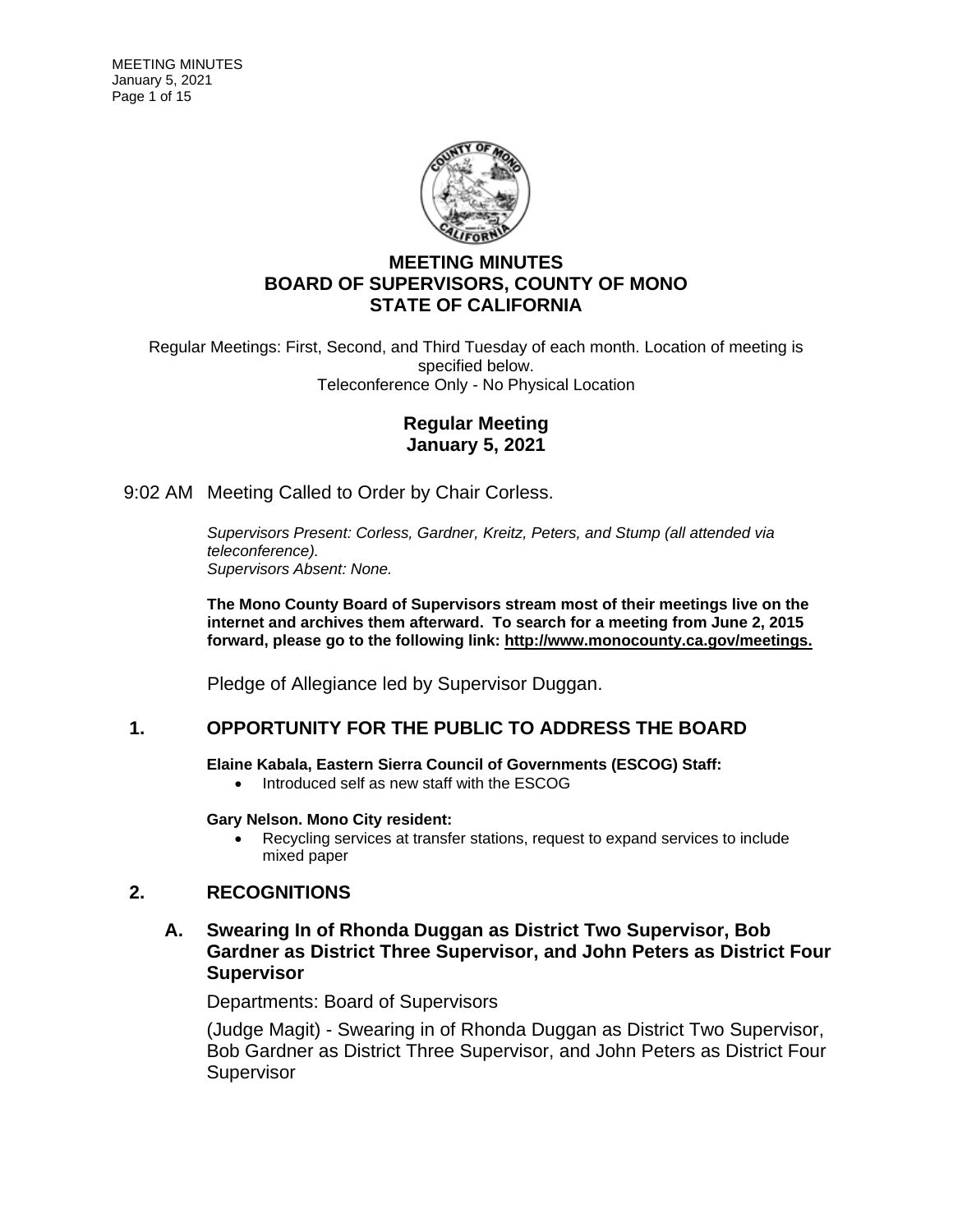**Action:** No Board action required. Judge Magit administered the oaths of office to Supervisors Duggan, Gardner, and Peters.

## **B. Election of New 2021 Board Chair**

Departments: Board of Supervisors

(Stacy Corless, Outgoing Board Chair) - The outgoing Board Chair will call for nominations to elect the Chair of the Board for 2021.

**Action:** Elect Supervisor Jennifer Kreitz as the new Chair of the Board for 2021.

# **Peters motion; Gardner seconded. Vote: 5 yes, 0 no**

**M21-01**

• Supervisor Peters nominated Supervisor Kreitz as Board Chair

### **C. Presentation to Outgoing Board Chair Corless**

Departments: Board of Supervisors

(Board Chair) - Presentation to outgoing Board Chair Corless by newly elected Board Chair honoring Supervisor Corless' service to the Board in 2020.

### **Action:** None.

- Newly-elected Chair Kreitz presented a plaque to outgoing-Chair Corless
- Other Board members spoke, expressing their gratitude to Supervisor Corless

### **D. Election of New 2021 Vice Chair**

Departments: Board of Supervisors

(Board Chair) - The newly elected Board Chair will call for nomination to elect the Vice Chair of the Board for 2021.

**Action:** Elect Supervisor Bob Gardner as new Vice Chair of the Board for 2021.

**Peters motion; Duggan seconded. Vote: 5 yes, 0 no M21-02**

• Supervisor Peters nominated Supervisor Gardner as Vice Chair

## **E. Election of New 2021 Chair Pro-Tem**

Departments: Board of Supervisors

(Board Chair) - The newly elected Board Chair will call for nominations to elect the Chair Pro-Tem of the Board for 2021.

**Action:** Elect Supervisor Rhonda Duggan as new Chair Pro-Tem of the Board for 2021.

**Corless motion; Gardner seconded.**

## **Vote: 5 yes, 0 no**

**M21-03**

• Supervisor Corless nominated Supervisor Duggan as Chair Pro-Tem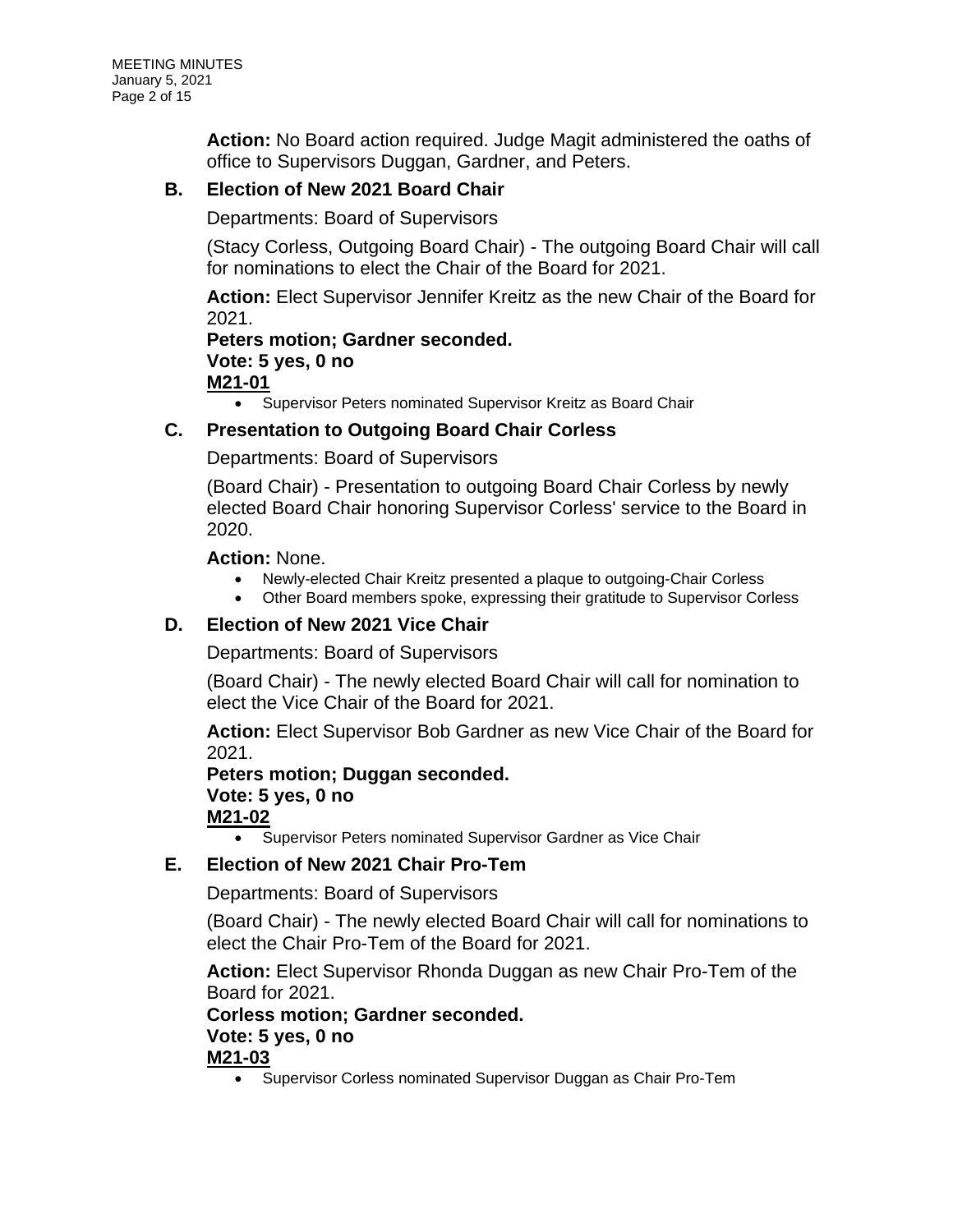MEETING MINUTES January 5, 2021 Page 3 of 15

## **3. COUNTY ADMINISTRATIVE OFFICE**

# CAO Report regarding Board Assignments

### **Bob Lawton, CAO:**

- EOC meetings, COVID response meetings
- Mountain View Fire thanked Justin Nalder, Mary Booher, Jennifer Baker
- Behavioral Health housing project at The Parcel
- Business roundtables with Mammoth Lakes and June Lake small businesses and lodging owners
- Continuing engagement with CalOES
- Mid-year budget development
- Meeting with CalTrans District 9 Director

## **4. DEPARTMENT/COMMISSION REPORTS**

#### **Stacey Simon, County Counsel:**

• Introduced Kevin Moss, new Office Manager/Paralegal in County Counsel's office

#### **Justin Nalder, Solid Waste Superintendent:**

• Granted HD35 grant, Household Hazardous Waste discretionary fund: \$100,000

#### **Ingrid Braun, Mono County Sheriff:**

- Retirements: Civil Deputy Pete DeGeorge, Sergeant Tim Minder and Sergeant Jeff Beard
- Promotions: Brent Gillespie and Eli Clark both promoted to Sergeant, Jason Pelichowski promoted to Investigator, Cory Custer promoted to Civil Deputy

## **5. CONSENT AGENDA**

(All matters on the consent agenda are to be approved on one motion unless a board member requests separate action on a specific item.)

### **A. Board Minutes - November 10, 2020**

Departments: Clerk of the Board

Approval of the Board Minutes from the Regular Meeting on November 10, 2020.

**Action:** Approve the Board Minutes from the Regular Meeting on November 10, 2020. **Gardner motion; Corless seconded. Vote: 5 yes, 0 no M21-04**

### **B. Board Minutes - November 17, 2020**

Departments: Clerk of the Board

Approval of the Board Minutes from the Regular Meeting on November 17, 2020.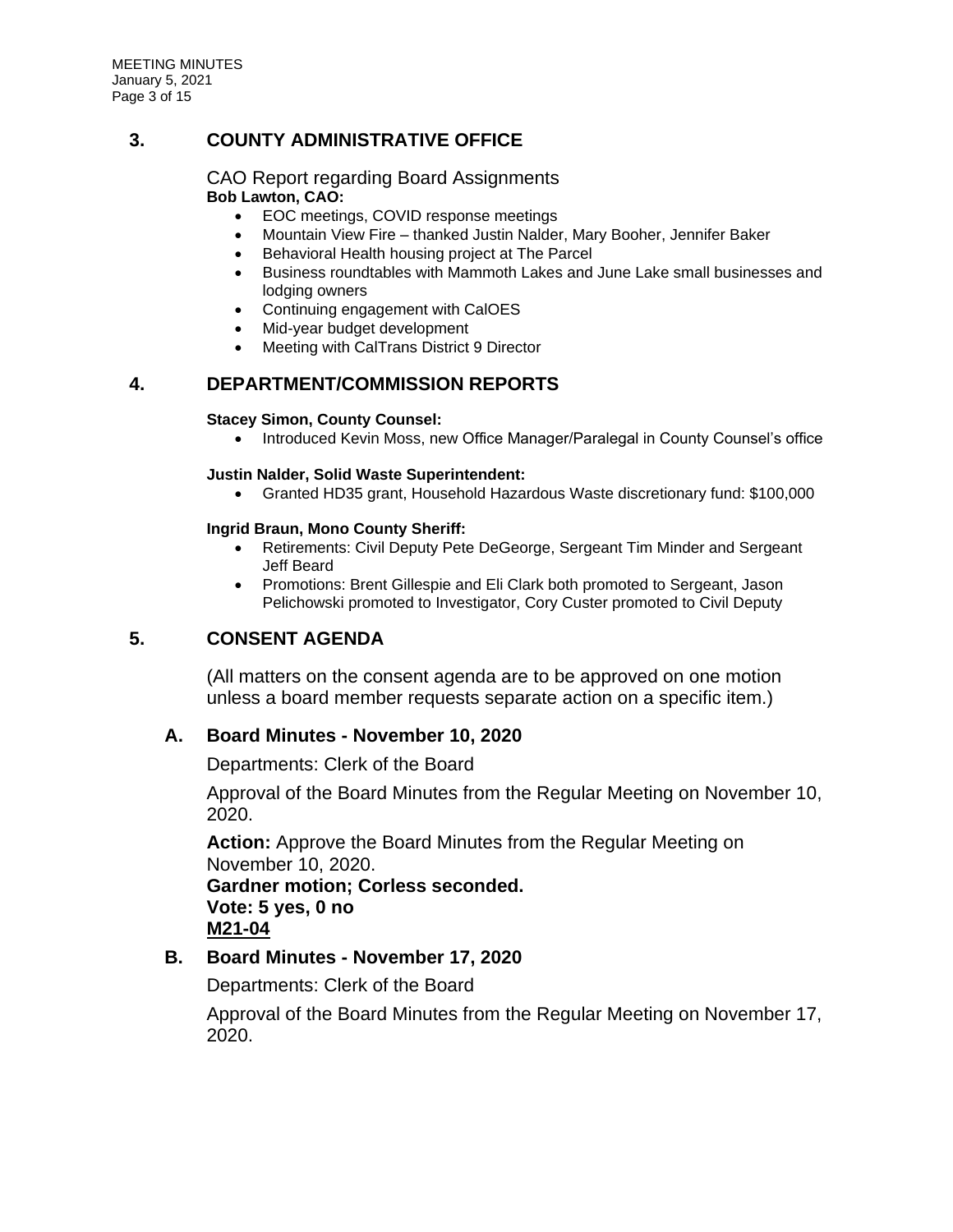**Action:** Approve the Board Minutes from the Regular Meeting on November 17, 2020. **Gardner motion; Corless seconded. Vote: 5 yes, 0 no M21-05**

## **C. Joint Town/County Meeting Minutes - November 17, 2020**

Departments: Clerk of the Board

Approval of the Joint Town/County Meeting Minutes from the Special Meeting on November 17, 2020.

**Action:** Approve the Joint Town/County Meeting Minutes from the Special Meeting on November 17, 2020.

**Gardner motion; Corless seconded. Vote: 5 yes, 0 no M21-06**

## **D. Board Minutes - November 24, 2020**

Departments: Clerk of the Board

Approval of the Board Minutes from the Special Meeting on November 24, 2020.

**Action:** Approve the Board Minutes from the Special Meeting on November 24, 2020.

**Gardner motion; Corless seconded. Vote: 5 yes, 0 no M21-07**

## **E. June Lake Citizens Advisory Committee Appointment**

Departments: Community Development - Planning

Reappoint David Rosky for a second, four-year term to the June Lake Citizens Advisory Committee (CAC). The CAC consists of 6 members at this time and may have up to 10 members. Three seats will remain open.

**Action:** Appoint David Rosky to the June Lake Citizens Advisory Committee for a four-year term, expiring December 31, 2024. **Gardner motion; Corless seconded. Vote: 5 yes, 0 no M21-08**

## **F. Mono County Child Care Council Certification Statement Regarding Composition of Local Planning Council Membership**

Departments: Mono County Child Care Council

The Board of Supervisors and Superintendent of Schools make the appointments of the council members to the Mono Council Child Care Council. The Certification Statement Regarding Composition of Local Planning Council (LPC) Membership certifies that the membership criteria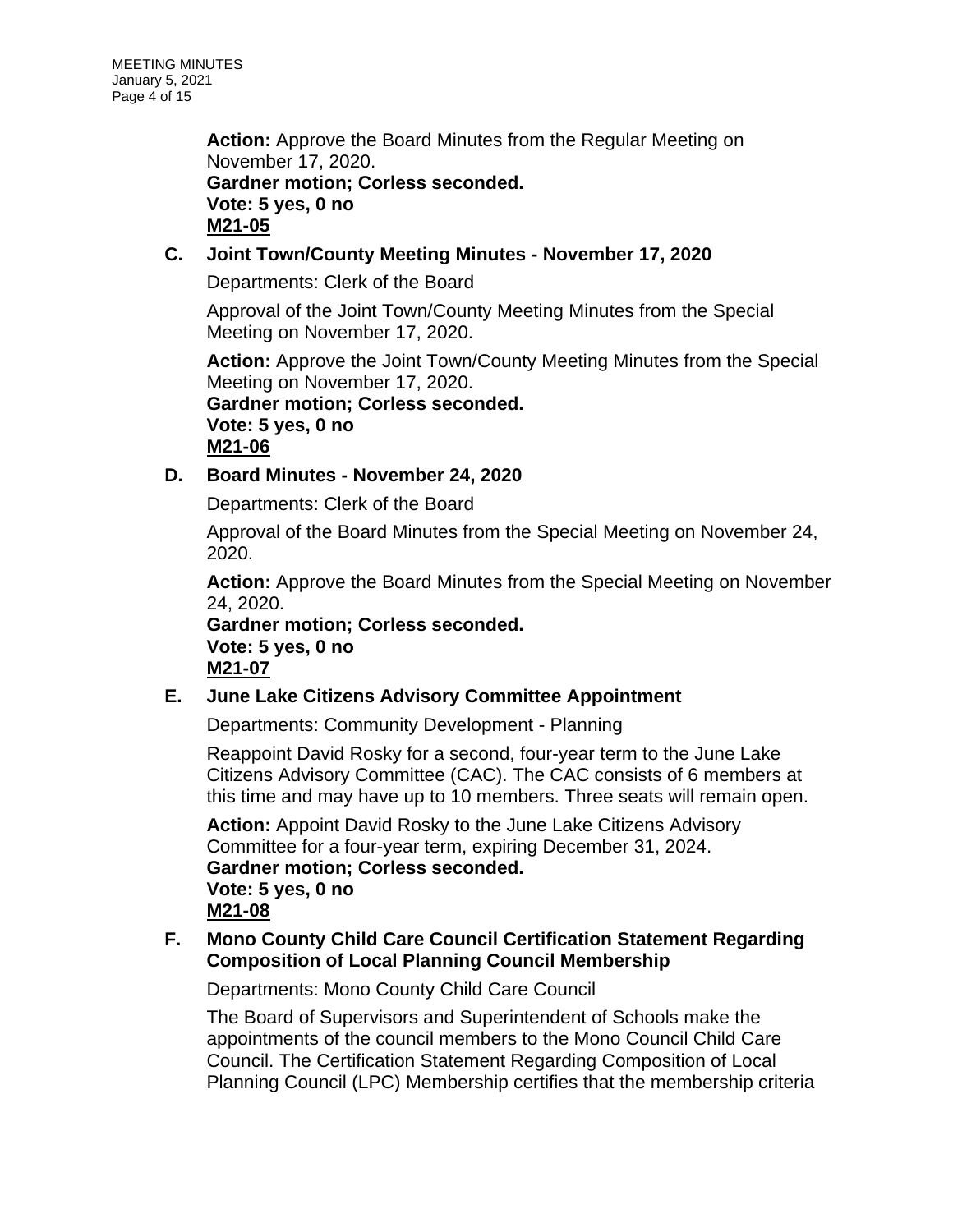as established under the Education Code are met. The submission of certification is required annually by the California Department of Education.

**Action:** Approve the membership certification for the Mono County Child Care Council and authorize the Board of Supervisors Chair to sign the certification.

**Gardner motion; Corless seconded. Vote: 5 yes, 0 no M21-09**

**G. Annual Resolution Delegating Investment Authority to the County Treasurer**

Departments: Finance

Resolution Delegating Investment Authority to the County Treasurer.

**Recommended Action:** Adopt Resolution R21-01, Delegating Investment Authority to the County Treasurer.

**Gardner motion; Corless seconded. Vote: 5 yes, 0 no R21-01**

## **H. Mono County Statement of Investment Policy**

Departments: Finance

Annual approval of the Mono County Statement of Investment Policy pursuant to Section 27133 of the Government Code of the State of California.

**Action:** Approve the Mono County Statement of Investment Policy. **Gardner motion; Corless seconded. Vote: 5 yes, 0 no M21-10**

## **6. CORRESPONDENCE RECEIVED**

Direction may be given to staff regarding, and/or the Board may discuss, any item of correspondence listed on the agenda.

*The Board acknowledged receipt of the correspondence.*

## **A. Los Angeles Department of Water and Power (LADWP) Notice of Intent to Adopt a Mitigated Negative Declaration Extension of Public Review Period**

The City of Los Angeles Department of Water and Power (LADWP) prepared an Initial Study for the Mono Basin Water Rights Licenses Project. Based on the information contained in the Initial Study, LADWP intends to adopt a Mitigated Negative Declaration for the project under the California Environmental Quality Act (CEQA). The public review period commenced on October 30, 2020 and originally concluded on December 15, 2020. An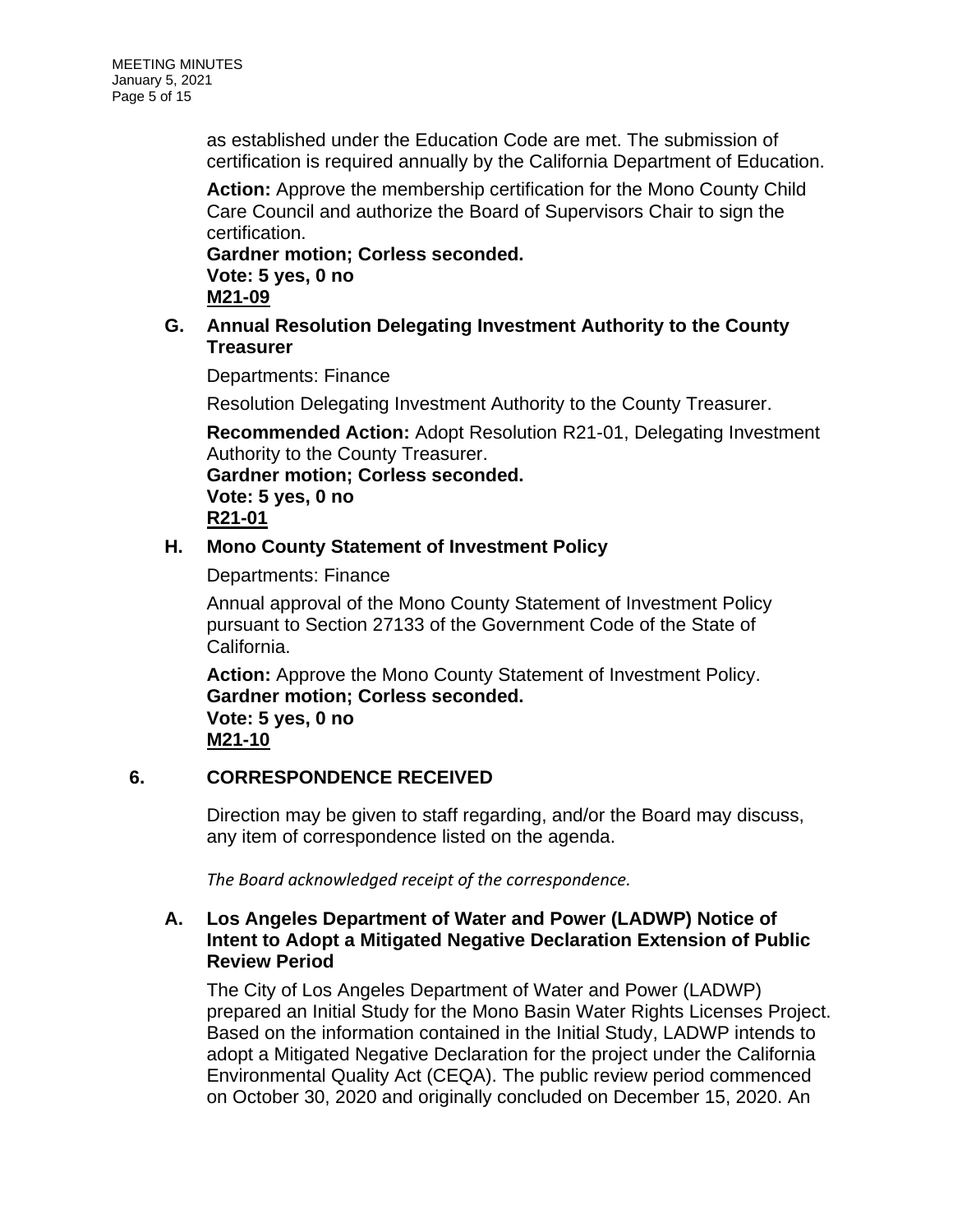extension request has been granted, therefore the public review period is updated to conclude on January 6, 2021 at 5:00 pm.

## **B. Federal Energy Regulatory Commission (FERC) Letter re: Revised Supporting Technical Information Document (STID) for Tioga Lake Dams**

A letter from Frank L. Blackett, P.E., Federal Energy Regulatory Commission Regional Engineer, to James A. Buerkle, Southern California Edison Company Director of Generation, in response to a letter from Wayne Allen submitting the revised Supporting Technical Information Document (STID) for Tioga Lake Dams, which are part of the Lee Vining Creek Project, FERC No. 1388.

## **7. REGULAR AGENDA - MORNING**

## **A. Mountain View Fire Update**

(Justin Nalder, EOC Director) - Update on the Mountain View Fire in Walker, California.

## **Action:** None.

### **Justin Nalder, EOC Director / Solid Waste Superintendent:**

- CDAA application for private property debris removal
- Department of Toxic Substances Control onsite today hazardous waste
- Approved for small business administration declaration allows individuals to apply for low interest loans if they choose to rebuild
- Continue to collect information through needs survey led by Social Services

### **Supervisor Peters:**

- Community workshops update
- Donations update

## **B. Resolution Waiving Well and Septic System Permit Fees Associated with the Mountain View Fire (MVF)**

### Departments: Public Health

(Louis Molina, Environmental Health Director) - Proposed resolution to waive any permit fees for onsite wastewater treatment (OWTS) and water well construction associated with new construction or repairs on properties affected by the MVF.

**Action:** Adopt Resolution R21-02, waiving water well permit fees and onsite wastewater treatment system permit fees for reconstruction associated with Mountain View Fire recovery.

## **Peters motion; Corless seconded.**

### **Vote: 5 yes, 0 no**

### **R21-02**

**Louis Molina, Environmental Health Director:**

• Presented item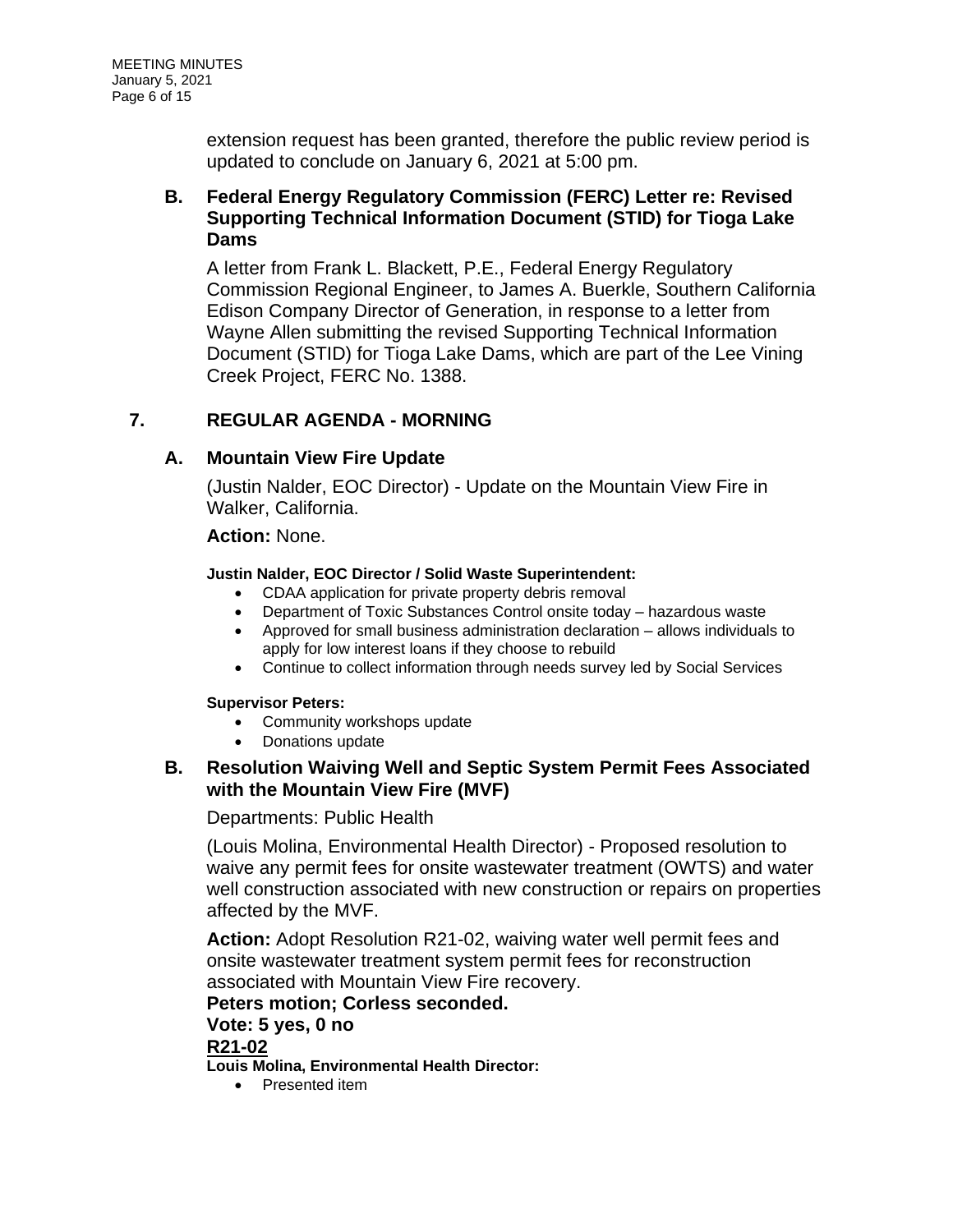## **C. Resolution Waiving Encroachment Permit and Grading Permit Fees for Victims of the Mountain View Fire**

Departments: Public Works

(Tony Dublino, Director of Public Works) - Proposed resolution waiving encroachment permit and grading permit fees for reconstruction associated with Mountain View Fire recovery.

**Action:** Adopt Resolution R21-03, waiving encroachment permit and grading permit fees for reconstruction associated with Mountain View Fire recovery.

## **Peters motion; Gardner seconded. Vote: 5 yes, 0 no**

#### **R21-03**

**Tony Dublino, Director of Public Works:**

• Presented item

### **D. Eastside Lane and North River Lane Emergency Guardrail Repair/Replacement Projects**

Departments: Public Works - Roads

(Kevin Julian, Road Operations Superintendent) - Authorization of Emergency Repair and Replacement of Eastside Lane and North River Lane Guardrails Damaged and/or Destroyed by the Mountain View Fire.

### **Action:**

1. As established by Public Contract Code Chapter 2.5, "Emergency Contracting Procedures," find that based on substantial evidence set forth in this staff report and at the meeting that the emergencies posed by the damaged/destroyed Eastside Lane guardrails and the damaged/destroyed North River Lane guardrails require the County to take directly related and immediate action, including but not limited to procuring the necessary equipment, services, and supplies for those purposes, without giving notice for bids to let contracts. [4/5th Vote Required.]

2. Adopt the attached resolution that includes the emergency findings and delegates to the Mono County Road Operations Superintendent the authority to order any directly related and immediate action required by the emergencies created by the damaged/destroyed Eastside Lane guardrails and the damaged/destroyed North River Lane guardrails, and procure the necessary equipment, services, and supplies for those purposes, without giving notice for bids to let contracts, including executing any agreements or contracts for the construction or repair of the damaged/destroyed guardrails. [4/5th Vote Required.]

## **Peters motion; Gardner seconded.**

# **Vote: 5 yes, 0 no**

## **R21-04**

**Kevin Julian, Road Operations Superintendent:**

• Presented item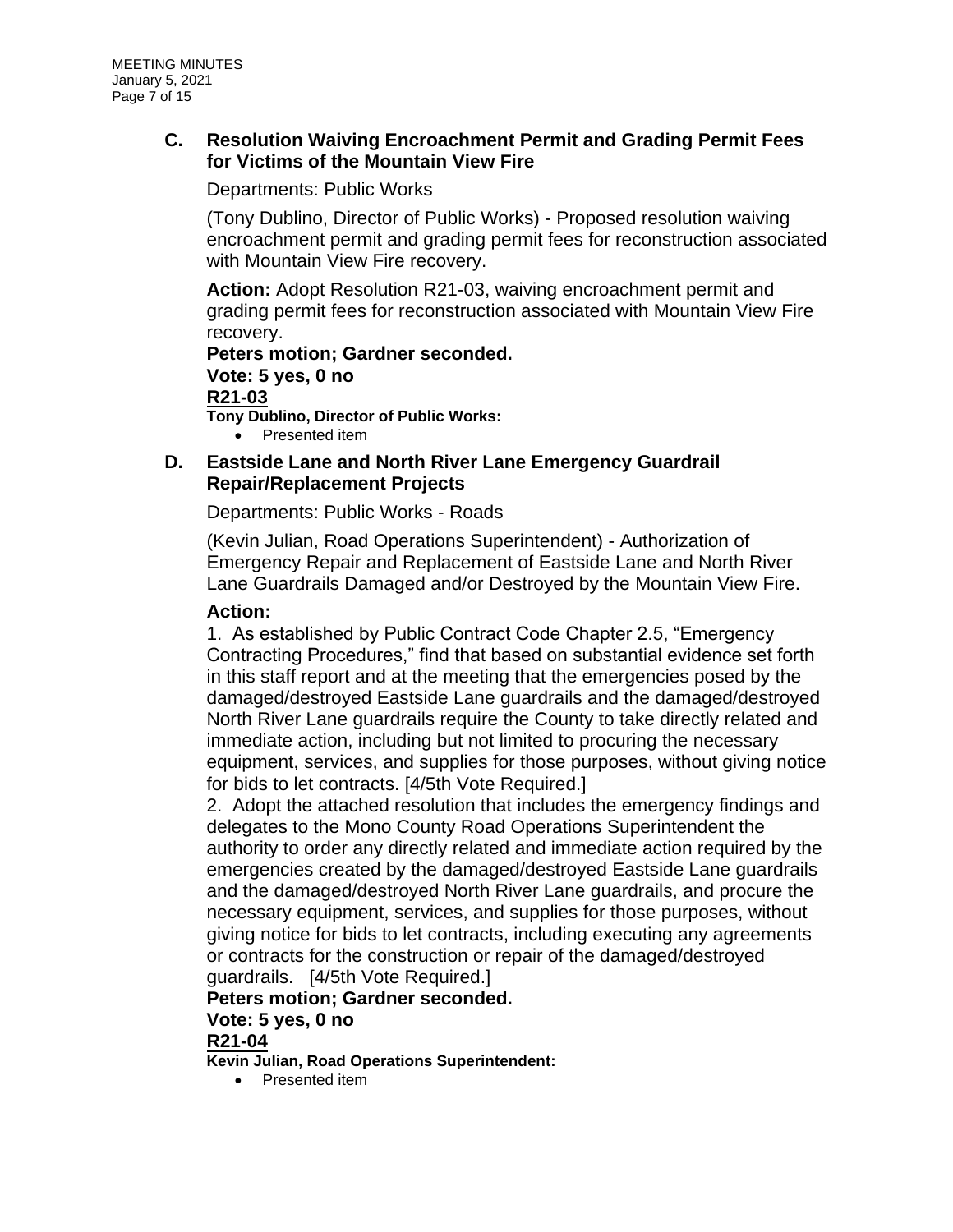*Break: 10:26 AM Reconvened: 10:33 AM*

## **E. COVID-19 (Coronavirus) Update**

(Robert C. Lawton, CAO, Dr. Tom Boo, Mono County Health Officer) - Update on Countywide response and planning related to the COVID-19 pandemic, including reports from the Emergency Operations Center (EOC), Unified Command (UC), and the various branches of the EOC, including Community Support and Economic Recovery, Joint Information Center (JIC), and Public Health.

### **Action:** None.

### **The following individuals gave updates:**

- Bryan Wheeler, Public Health Director PPT presentation (can be found under Supporting Documents on the meeting webpage) – vaccines, testing, local positivity rates
- Supervisor Peters CSAC Rural County Group update
- Bob Lawton, CAO Update on joint letter from County and Town of Mammoth Lakes to Governor Newsom regarding regional grouping
- Stacey Simon, County Counsel Midway Venture case update
- Janet Dutcher, Finance Director CARES Act funding

#### **Public Comment:**

- Ron Day
- Alisa Rosa
- Good Citizen

## **8. OPPORTUNITY FOR THE PUBLIC TO ADDRESS THE BOARD**

None.

Moved to Item 12.

## **9. CLOSED SESSION**

*Closed Session: 12:20 PM Reconvened: 1:05 PM*

*Reentered Closed Session: 2:08 PM Reconvened: 3:07 PM*

Nothing to report out of Closed Session.

### **A. Closed Session - Public Employee Evaluation**

PUBLIC EMPLOYEE PERFORMANCE EVALUATION. Government Code section 54957. Title: County Administrative Officer.

## **B. Closed Session - Exposure to Litigation**

CONFERENCE WITH LEGAL COUNSEL – ANTICIPATED LITIGATION. Significant exposure to litigation pursuant to paragraph (2) of subdivision (d) of Government Code section 54956.9. Number of potential cases: two.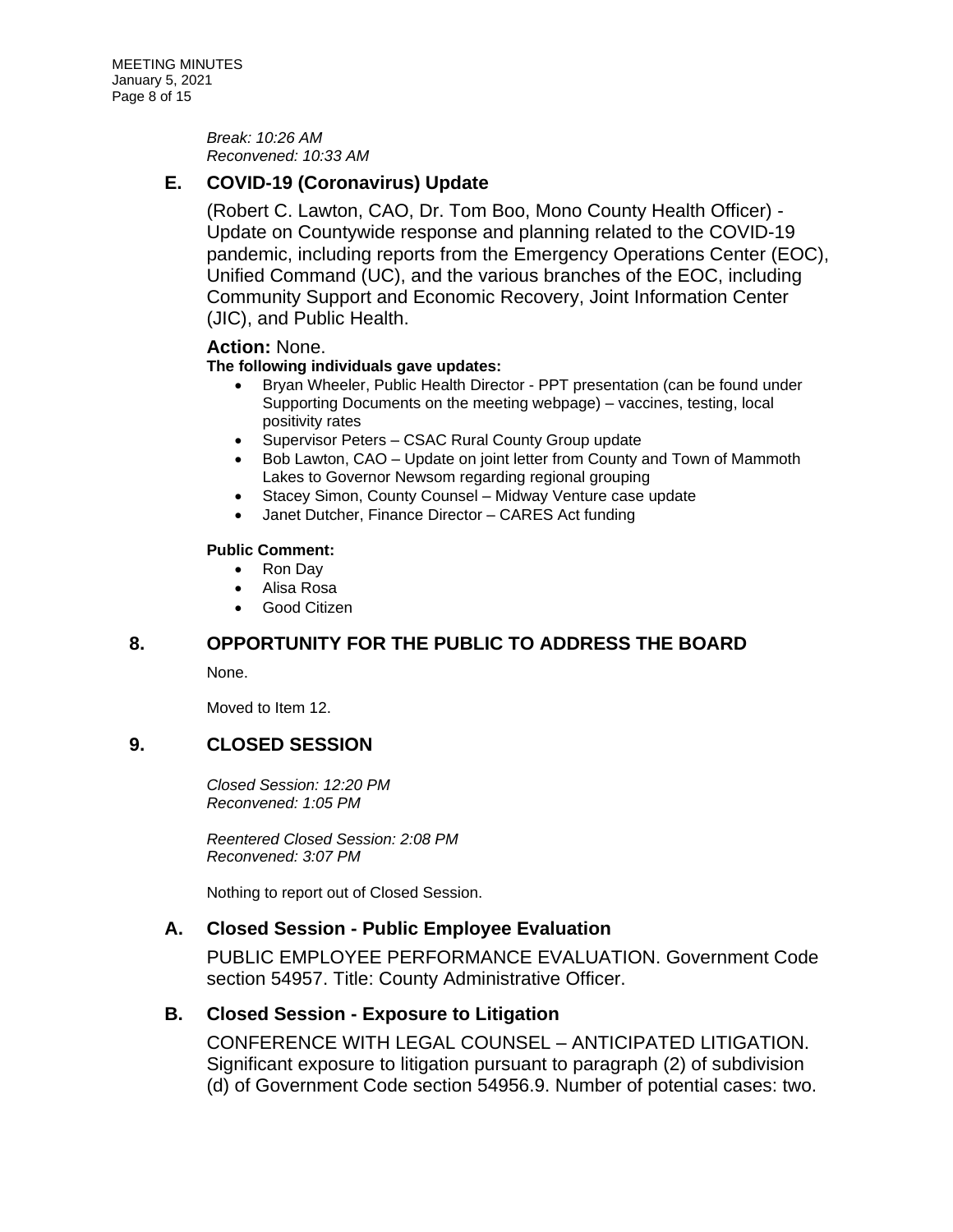## **THE AFTERNOON SESSION WILL RECONVENE NO EARLIER THAN 1:00 P.M.**

## **10. OPPORTUNITY FOR THE PUBLIC TO ADDRESS THE BOARD** None.

## **11. REGULAR AGENDA - AFTERNOON**

## **A. Employment Agreement - Social Services Director**

Departments: Human Resources/CAO

(David R Butters, HR Director) - Proposed resolution approving a contract with Kathryn E. Peterson as Social Services Director, and prescribing the compensation, appointment and conditions of said employment.

**Action:** Announce Fiscal Impact. Approve Resolution R21-05, approving a contract with Kathryn E. Peterson as Social Services Director, and prescribing the compensation, appointment and conditions of said employment. Authorize the Board Chair to execute said contract on behalf of the County.

**Fiscal Impact:** The cost for this position for the remainder of FY 2020-2021 (January 5th to June 30th) is approximately \$98,961 of which \$63,727 is salary, and \$34,964 is the cost of the benefits and was included in the approved budget. The cost for an entire fiscal year would be approximately \$204,683 of which \$132,168 is salary and \$72,515 is the cost of benefits.

### **Gardner motion; Duggan seconded. Vote: 5 yes, 0 no R21-05 Dave Butters, HR Director:**

• Presented item

## **B. Employment Agreement - Emergency Medical Services Chief**

Departments: Human Resources/CAO

(David R Butters, HR Director) - Proposed resolution approving a contract with Chris Mokracek as Emergency Medical Services Chief, and prescribing the compensation, appointment and conditions of said employment.

**Action:** Announce Fiscal Impact. Approve Resolution R21-06, approving a contract with Chris Mokracek as Emergency Medical Services Chief, and prescribing the compensation, appointment and conditions of said employment. Authorize the Board Chair to execute said contract on behalf of the County.

**Fiscal Impact:** The cost for this position for the remainder of FY 2020-2021 (January 5th to June 30th) is approximately \$97,778 of which \$59,740 is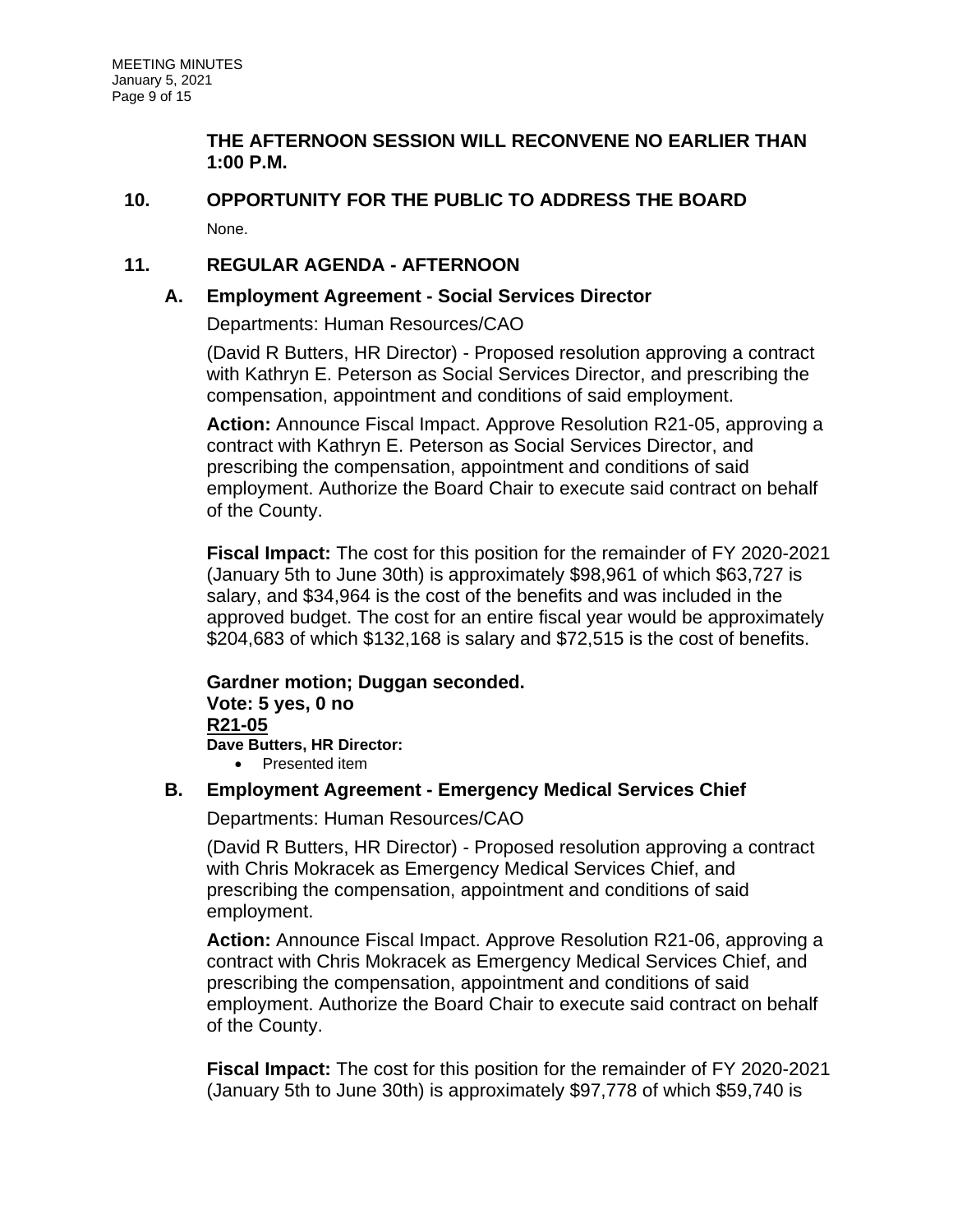salary and \$38,038 is the cost of the benefits and is included in the approved budget. Total cost for a full fiscal year would be \$202,789 of which \$123,900 is annual salary and \$78,889 is the cost of the benefits.

**Corless motion; Gardner seconded. Vote: 5 yes, 0 no R21-06 Dave Butters, HR Director:** • Presented item

### **C. Employment Agreement - Assistant Assessor**

Departments: Human Resources/CAO

(David R Butters, HR Director) - Proposed resolution approving a contract with Tracy Morgan as Assistant Assessor, and prescribing the compensation, appointment and conditions of said employment.

**Action:** Announce Fiscal Impact. Approve Resolution R21-07, approving a contract with Tracy Morgan as Assistant Assessor, and prescribing the compensation, appointment and conditions of said employment. Authorize the Board Chair to execute said contract on behalf of the County.

**Fiscal Impact:** The cost for this position for the remainder of FY 2020-2021 (January 5th to June 30th) is approximately \$89,072 of which \$56,602 is salary, and \$32,470 is the cost of the benefits and was included in the approved budget. The cost for an entire fiscal year would be approximately \$164,441 of which \$104,494 is salary and \$59,945 is the cost of benefits.

#### **Gardner motion; Corless seconded. Vote: 5 yes, 0 no R21-07 Dave Butters, HR Director:** • Presented item

## **D. Employment Agreement - Solid Waste Superintendent**

Departments: Human Resources/CAO

(David R Butters, HR Director) - Proposed resolution approving a contract with Justin Nalder as Solid Waste Superintendent, and prescribing the compensation, appointment and conditions of said employment.

**Action:** Announce Fiscal Impact. Approve Resolution R21-08, approving a contract with Justin Nalder as Solid Waste Superintendent, and prescribing the compensation, appointment and conditions of said employment. Authorize the Board Chair to execute said contract on behalf of the County.

**Fiscal Impact:** The cost for this position for the remainder of FY 2020-2021 (January 5th to June 30th) is approximately \$78,583 of which \$44,489 is salary and \$34,095 is the cost of the benefits and is included in the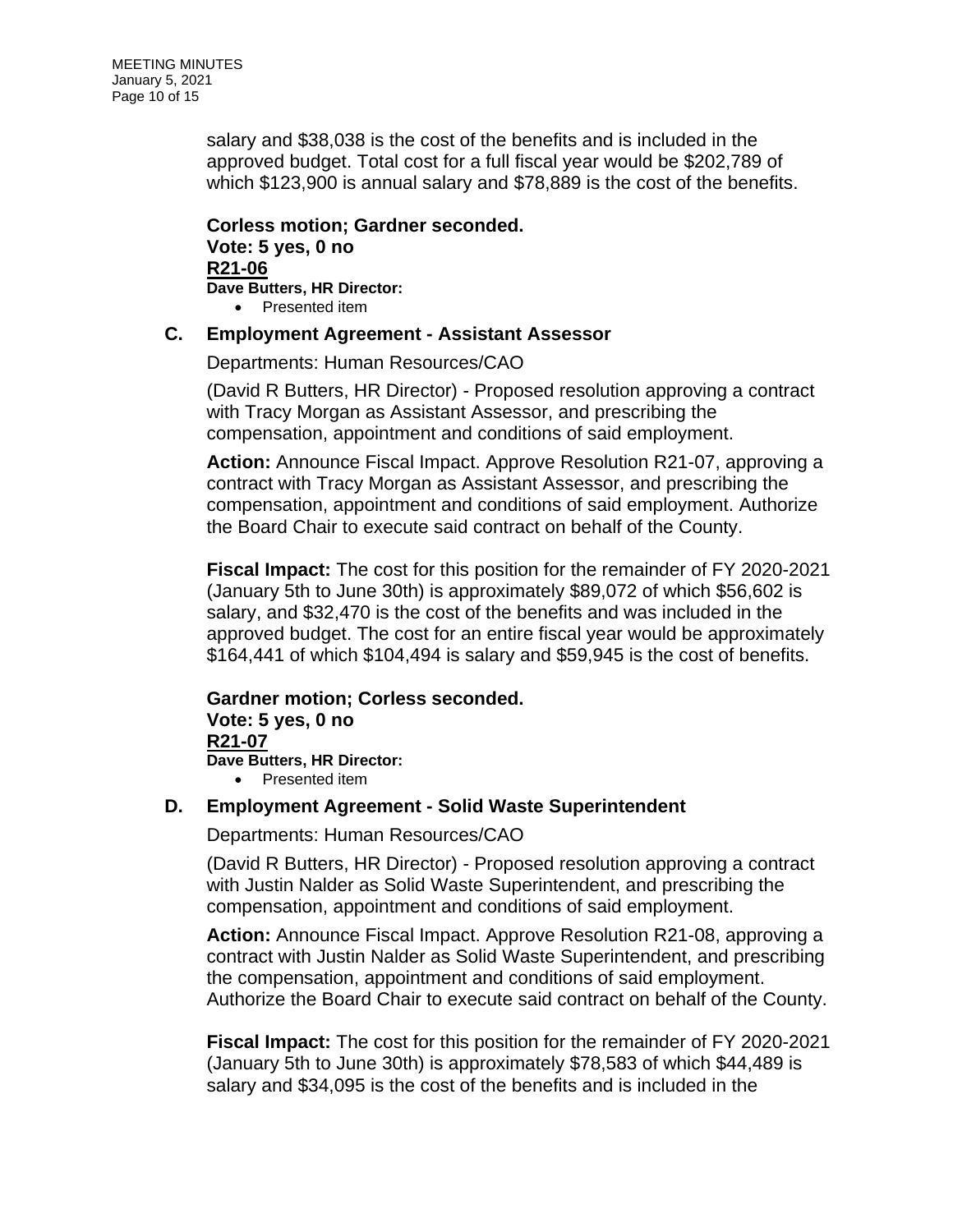approved budget. Total cost for a full fiscal year would be \$162,980 of which \$92,268 is annual salary and \$70,712 is the cost of the benefits. **Peters motion; Gardner seconded.**

**Vote: 5 yes, 0 no R21-08**

**Dave Butters, HR Director:**

• Presented item

## **E. 2021 Calendar of Regular Meetings of the Board of Supervisors**

Departments: Clerk of the Board

(Shannon Kendall, Clerk-Recorder-Registrar) - Rule 3 of the Mono County Board Rules of Procedure specifies that an annual calendar of meetings shall be adopted by the Board at its first meeting in January. The calendar will include all known regular meetings. Any meeting may be canceled upon the order of the Chair or by a majority of Board members.

**Action:** Approve proposed calendar of regular meetings for 2021. **Duggan motion; Corless seconded.**

**Vote: 5 yes, 0 no**

### **M21-11**

**Shannon Kendall, Clerk-Recorder-Registrar:**

• Presented item

## **F. Supervisors' Appointments to Boards, Commissions, and Committees for 2021**

Departments: Clerk of the Board

(Shannon Kendall, Clerk-Recorder-Registrar) - Mono County Supervisors serve on various board, commissions, and committees for one-year terms that expire on December 31st. Each January, the Board of Supervisors makes appointments for the upcoming year.

**Action:** Appoint Supervisors to boards, commissions, and committees for 2021 as stated.

**Gardner motion; Peters seconded. Vote: 5 yes, 0 no M21-12 Shannon Kendall, Clerk-Recorder-Registrar:**

• Reviewed appointments to board, commissions, and committees

## **G. Reimbursement of Elections Costs**

Departments: Elections

(Shannon Kendall, Clerk-Recorder-Registrar) - On November 3, 2020, the Mono County Elections Office conducted a Statewide General Election. Pursuant to Elections Code 10002, "the city or district shall reimburse the county in full for the services performed upon presentation of a bill to the city or district." There were eight contests (two for Mammoth Unified School District, one for all others) included in the November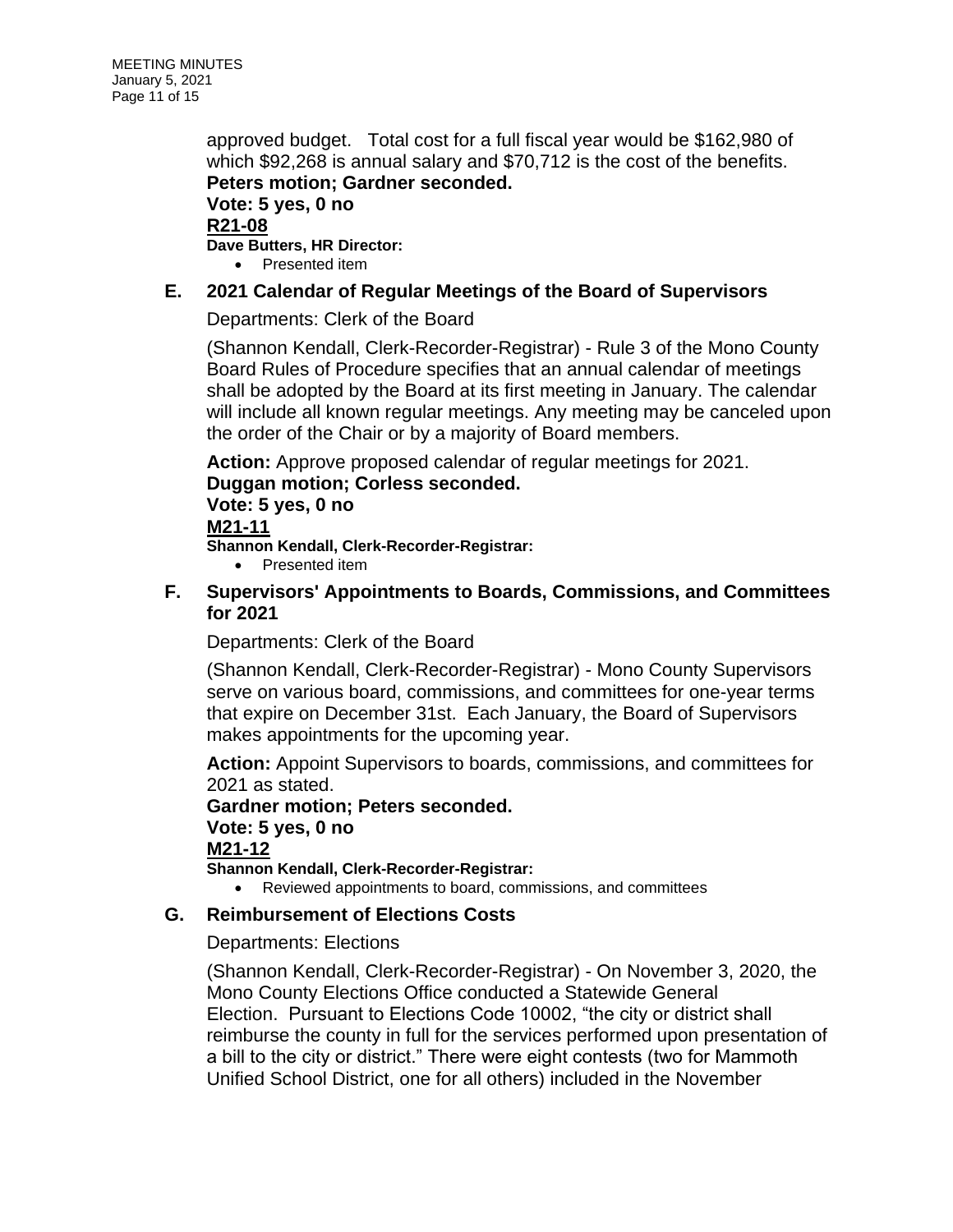General Election that are eligible to be reimbursed by a Special or School District.

**Action:** Approve 7 invoices: \$457.17 to Antelope Valley Fire; \$2,285.88 to Eastern Sierra Unified School District; \$2,743.06 to Mono County Office of Education; \$6171.89 to Mammoth Unified School District (covers board race and Measure "G"); \$457.17 to Bishop Unified School District; \$457.17 to Hilton Creek Community Services District; and \$2,285.88 to Town of Mammoth for costs incurred by races/measures on the ballot in the Statewide General Election which occurred on November 3, 2020. **Corless motion; Gardner seconded.**

**Vote: 5 yes, 0 no**

**M21-13**

**Shannon Kendall, Clerk-Recorder-Registrar:**

• Presented item

Moved back to item 9.

### **12. BOARD MEMBER REPORTS**

#### **Supervisor Corless:**

- 12/9 RCRC Board of Directors meeting. RCRC staff put together a comprehensive wildfire prevention and response legislative package
- Next week's Installation Reception, panel discussion with Natural Resources Secretary, Wade Crowfoot, US Forest Service Region 5 Forester Randy Moore, and Sierra Nevada Conservancy Executive Officer Angela Avery to talk about wildfire issues
- 12/10 attended final Sierra Nevada Conservancy board meeting representing the Eastern region. Alpine, Inyo, and Mono Counties switch representatives every two years. Alpine County Supervisor Ron Hames will be our new eastside representative starting 2021
- Wildlife Stewardship team meeting group working on wildlife crossing project on Highway 395
- Thanked Eastern Sierra Land Trust for offering to serve as the nonprofit fiscal agent for private donations.
- Eastern Sierra Council of Governments meeting, Behavioral Health Advisory Board meeting, NACo Public Lands Steering Committee meeting, meeting with Inyo National Forest Supervisor Lesley Yen, attended several Yosemite Gateway Area Coordination team meetings, Eastern Sierra Sustainable Recreation partnership meeting, joint meeting with Town Council
- Many conversations and messages from residents regarding COVID fear, anger, frustration on all sides. Urge us as a County and other agencies responding to try to maintain compassion and understanding and to continue to work together as a region.

#### **Supervisor Duggan:**

- 12/1-2/20 CSAC New Supervisors Institute Sessions I/II
	- o As part of the CSAC Annual Convention, I participated in the first of 6 sessions focused on county policy issues, the basics of county government, and the role of county supervisor.
- 12/10/20 CSAC Institute Supervisor Credential Courses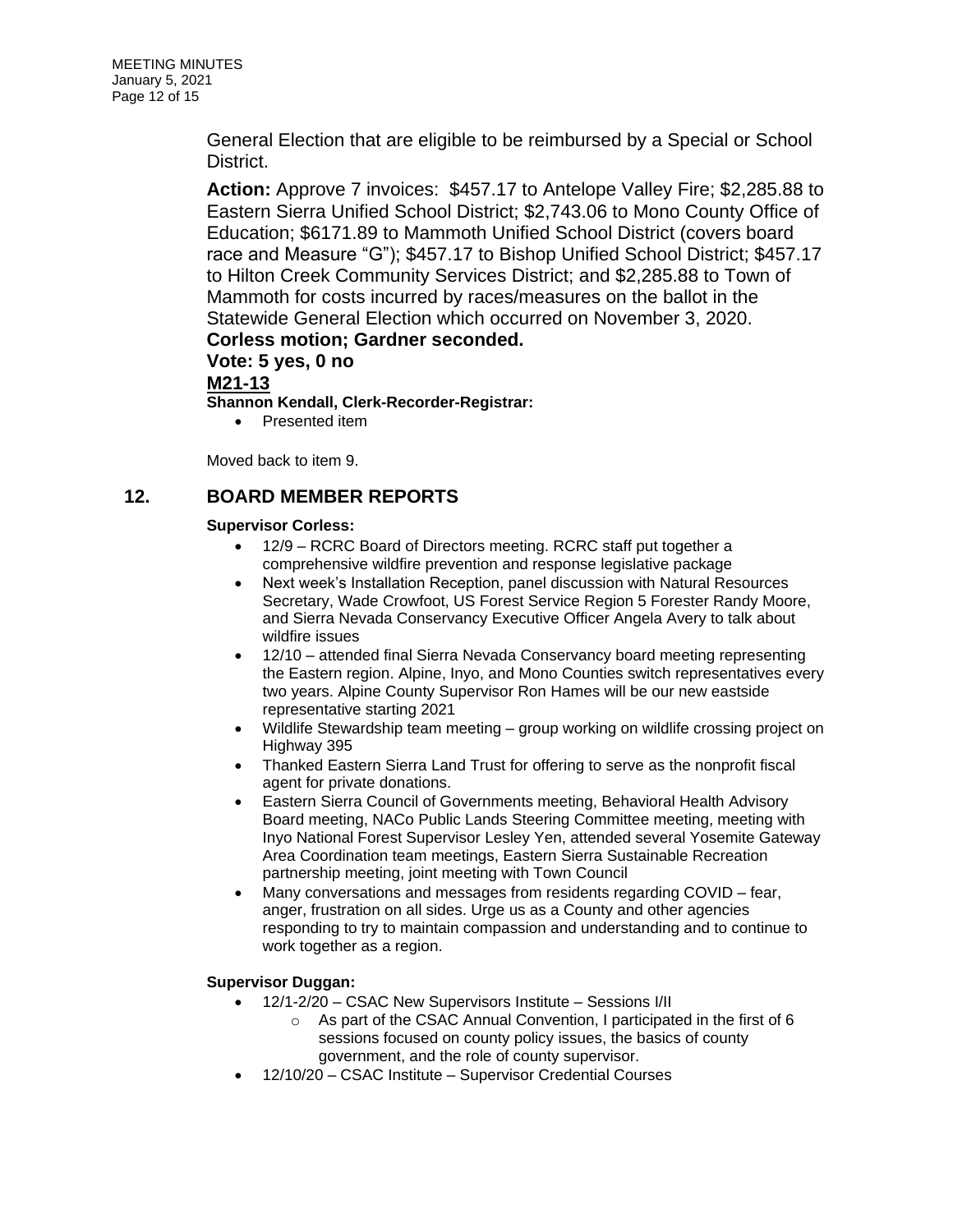- o I participated in the CSAC Institute Mastering Social Media Basics. The course was designed to guide a social media presence to effectively communicate and inform our constituents. I found it beneficial considering the ongoing changes to SM platforms and new regulations.
- 12/10/20 OVGA (Owens Valley Groundwater Authority)
	- o As earlier reported on by Former Supervisor Stump, I attended the monthly meeting where issues of Mono County continuing to contribute to the GSP were discussed.
	- o I look forward to working with the OVGA as Mono County's representative and ensuring the County's interests and concerns are addressed and satisfied.
- 12/16/20 TVGA (Tri-Valley Groundwater Authority).
	- o I attended the monthly meeting where the TVGA Board discussed options for future engagement with OVGA and the process for re-acquiring their GSA status.
	- o We saw a presentation from OVGA on the groundwater pumping maps for the region and status report on the progress of the Groundwater Sustainability Plan for the area.
	- o The TVGA Board is planning options for community outreach in the Tri-Valley to gather citizen input and contribute information to the regional plan. More information on outreach dates to come.
- 12/21/20- Land Development Technical Advisory Committee
	- $\circ$  I attended the meeting as there were (3) three projects in District 2 communities under consideration.
	- $\circ$  This was the initial opportunity for applicants and the public to exchange ideas and concerns. Staff answers procedural questions and helps to guide projects for the best outcome for all. Projects may ultimately come to the Board for approval.
- 1/4/21- Land Development Technical Advisory Committee
	- o I attended the meeting where projects were presented by staff and applicants for North County and in Crowley Lake. Our staff gave guidance to the applicants on how to proceed with the permitting process and heard questions and concerns from the public.
	- o These items will be noticed and will proceed to the Planning Commission for denial or recommendation to the Board of Supervisors for approval where needed.

#### **Supervisor Gardner:**

- On Dec. 9 I participated in the June Lake Chamber of Commerce annual membership meeting. The Chamber continues to support several projects related to strengthening the June Lake business community.
- On Dec. 10 I participated in the NACO Rural Action Caucus webinar. There were several presentations on various topics, including COVID relief legislation, vaccine distribution, and building back local economies.
- On Dec. 11 I participated with Chair Corless in the ESCOG meeting. We had a very informative briefing from IMACA Director Larry Emerson about their homeless programs. We also discussed planning for presentations to each of the ESCOG entities about the Sustainable Recreation Ecosystem Management Program Resolution and received an update on activities of the Eastern Sierra sustainable Recreation Partnership.
- On Dec. 11 I also participated in the monthly meeting of the ESTA Board. ESTA's ridership is still well below last year's levels but is showing some increase each month.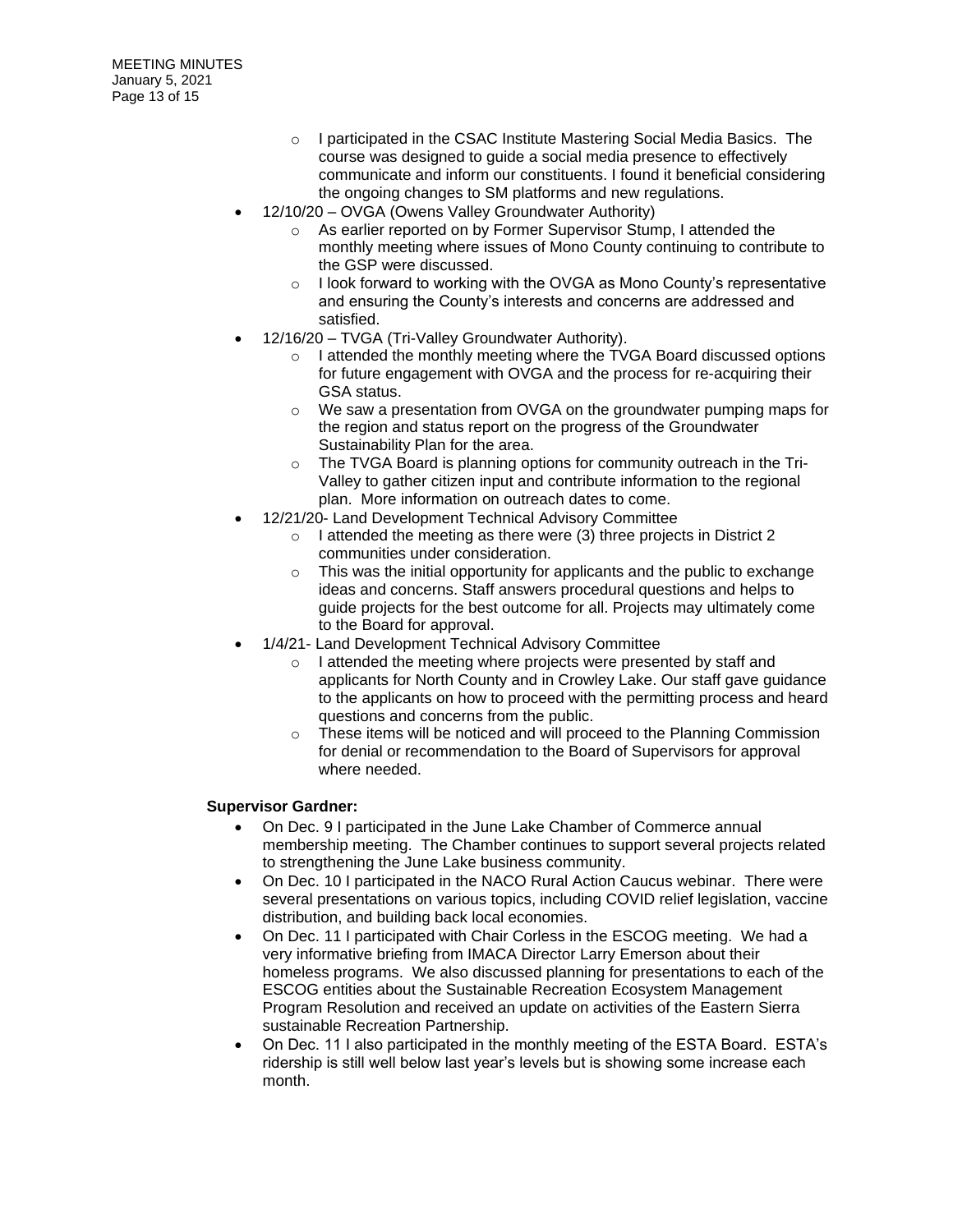- On Dec. 14 I participated in a June Lake Chamber Roundtable meeting about COVID. Thanks to the many County and other staff who attended this session.
- On Dec. 14 I attended the monthly meeting of the Mono Basin Fire Safe Council. The Council continues to work on fire prevention and other related projects.
- On Dec. 18 I participated in a meeting of the NACO Public Lands Policy Committee. We heard updates on pending legislation and were briefed on potential Biden Administration appointees.
- Also, on Dec. 18 I attended a meeting of the Regional Forest and Fire Capacity Program stakeholders. We discussed further work by this group on possible projects.
- On Dec. 23 I attended the joint Town and County special meeting about COVID restrictions.
- Yesterday I participated with Supervisor Corless in the monthly meeting of the Eastern Sierra Sustainable Recreation Partnership. Besides updates from each of the partners, we heard about several possible recreation-related grant opportunities for the region.

#### **Supervisor Kreitz:**

- On December 8th I attended the Town Council special meeting where the Council authorize additional funding for community support services in response to the COVID19 economic impacts.
- December 9th I participated in the NACo Community Workforce and Economic Development committee meeting. There was a guest speaker to provide an overview of Section 8 Vouchers. Later in the afternoon I attended the Mammoth Lake Planning and Economic Development Commission public hearing on The Parcel Master Plan including phase 1 of the planned development which is proposed to create 81 apartments, (1-, 2-, and 3-bedroom units), a childcare facility and community center. The Commission recommended approval to the Town Council. It's currently schedule to be before the Council at their January 6th meeting.
- NACo held an informative LUCC/RAC Virtual Symposium on December 10. The LUCC and RAC members talked about housing and hunger as the pandemic continues. To read the County News article highlighting the symposium, please click here.
- Friday, December 11 was both the ESTA board meeting and the California Coalition for Rural Housing board meeting. ESTA staff have not had any COVID19 outbreaks within the staff. The late-night Mammoth Lakes trolley service has been reduced due to the COVID19 curfew and Stay at Home order.
- The MLH labor negotiation ad-hoc committee met on December 11. I met with Cortney Powell, Mono County Child Care Council Coordinator on December 11 to discuss the childcare center included in phase one of The Parcel.
- The regular monthly Local Transportation Commission meeting was held on December 14. The Commission adopted a resolution of appreciation for Commissioner Stump and wished him well and expressed their gratitude for his service. The Board received a presentation from Caltrans on the District 9 Origin and Destination Study as well as a presentation on the Caltrans SHOPP program.
- On December 16th I attended the CCP General Committee meeting. The committee reviewed committees that will work on the 11 strategic objectives. Later in the day I participated in the CoC PIT Count for 2021. Due to the coronavirus pandemic HUD is allowing a COCs to not do a PIT count in 2021 and the Eastern Sierra COC agreed to not do a count this year. They will count those that are being served in units at this time through homeless outreach programs.
- On December 17th I participated in a discussion on child care at The Parcel and later met with Behavioral Health Director Robin Roberts and staff Amanda